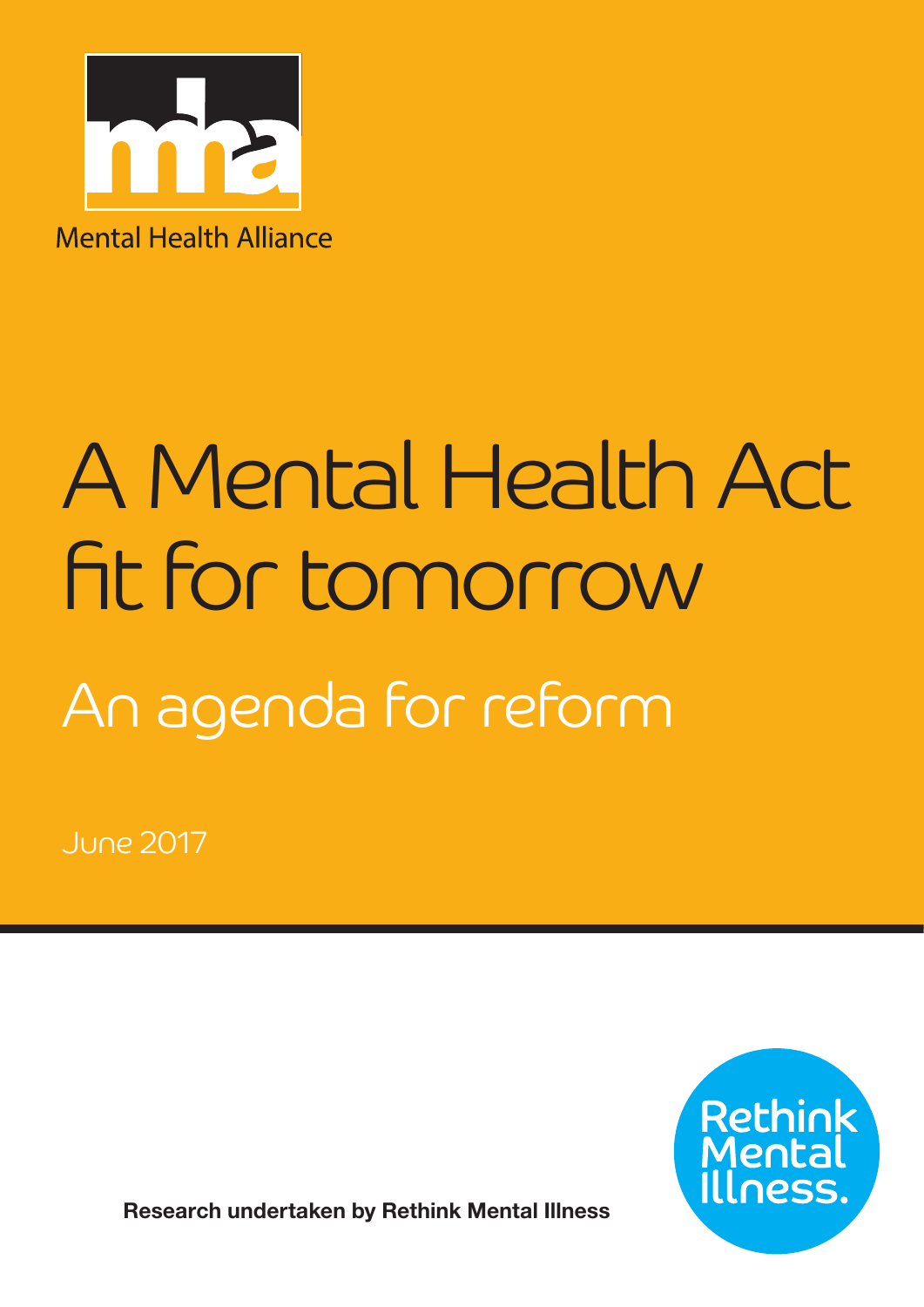# **Contents**

| <b>Foreword 70 Foreword</b>                                                                                                                                                                                                        |  |
|------------------------------------------------------------------------------------------------------------------------------------------------------------------------------------------------------------------------------------|--|
| Executive summary <b>Executive</b> 4                                                                                                                                                                                               |  |
|                                                                                                                                                                                                                                    |  |
| The research <b>and the search</b> and a search and a search and a search and a search of the search of the search of the search of the search of the search of the search of the search of the search of the search of the search |  |
| Safeguarding people's rights <b>manually 10</b>                                                                                                                                                                                    |  |
| <b>Principles underpinning the Mental</b>                                                                                                                                                                                          |  |
|                                                                                                                                                                                                                                    |  |
| The case for urgent change <b><i>Manue</i></b> 16                                                                                                                                                                                  |  |
| <b>Conclusions and recommendations 49</b>                                                                                                                                                                                          |  |

# Who we are

The Mental Health Alliance is a coalition of more than 65 organisations that came together in 2000 to provide a focus for campaigning on common concerns about reform of the Mental Health Act, up to and during the passage of legislation through Parliament.

While we welcomed some of the changes that were introduced through the 2007 amendments, we have continued to champion the need for comprehensive reform.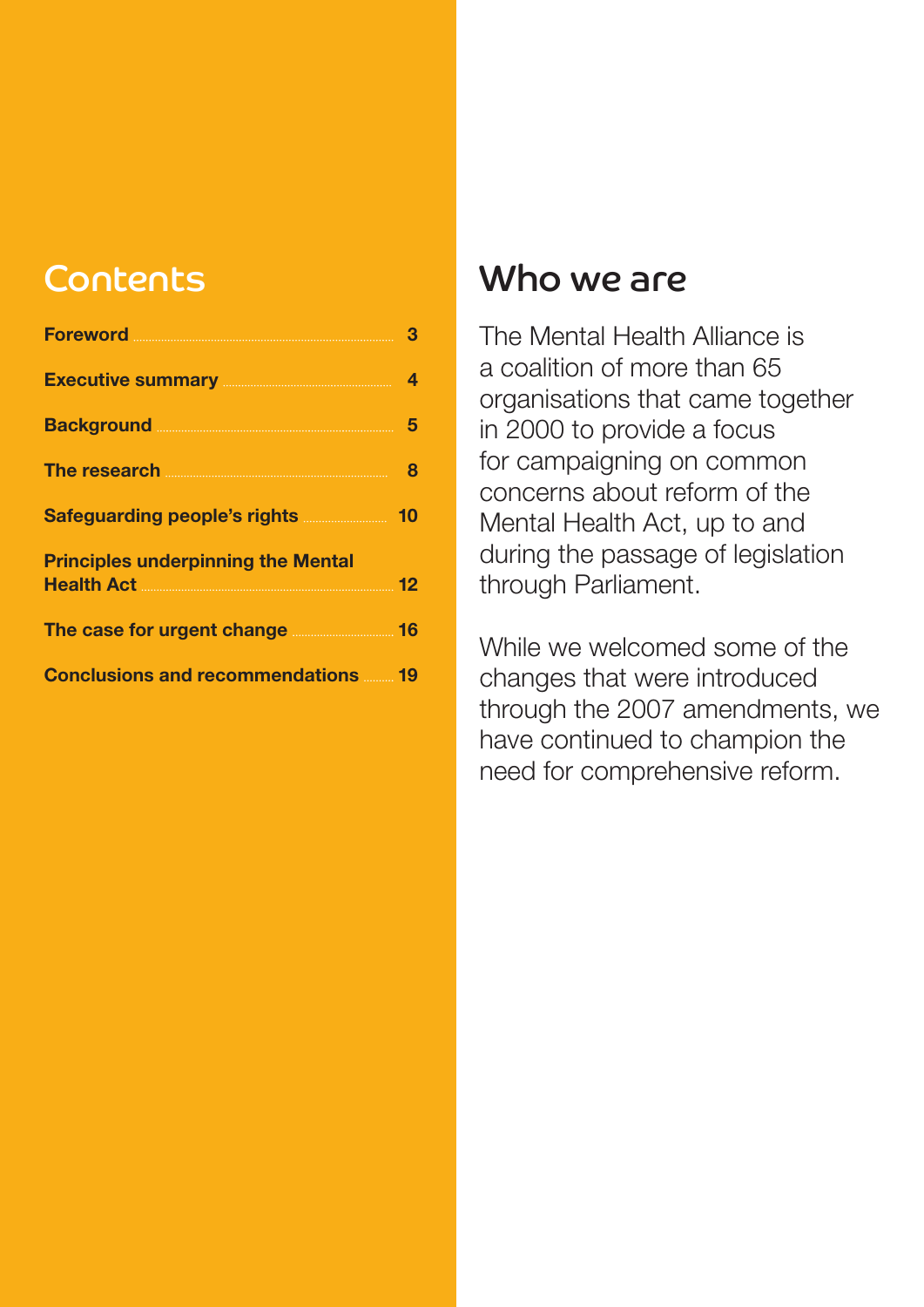# Foreword

The Mental Health Act 1983 sets out the legal framework for compulsory powers in England and Wales. It has a huge impact on the lives of individuals needing mental health treatment and their families and loved ones.

The Mental Health Alliance is a coalition of more than 65 organisations that came together in 2000 to provide a focus for campaigning on common concerns about reform of the Mental Health Act, up to and during the passage of legislation through Parliament. While we welcomed some of the changes that were introduced through the 2007 amendments, we have continued to champion the need for comprehensive reform.

The Alliance survey, the first of its kind, gathered the views of over 8,000 individuals including those with lived experience, families, carers, and loved ones and professionals. The survey focused on the underlying principles of the Mental Health Act and how people's rights are currently protected, where it is working well and what could be changed and improved.

Whilst a majority of respondents agreed that there are circumstances when involuntary treatment in hospital may be necessary, the survey reveals deep concerns that people's dignity, autonomy and human rights are overlooked. When asked about additional rights that are needed, respondents highlighted rights to treatment, choice of treatment and place of treatment, information, and to have a voice – among many other things.

The Mental Health Act is not fit for purpose. We urgently call for a review of the Act, so that together we can protect the rights and improve care for some of the most vulnerable people in the health system.

We want to thank everyone who responded to this important survey, Alliance members and the team at Rethink Mental Illness who worked with the Alliance in developing, disseminating and analysing the survey.

Suzanne Hudson, Chair

Andy Bell, Vice Chair

Alison Cobb, Vice Chair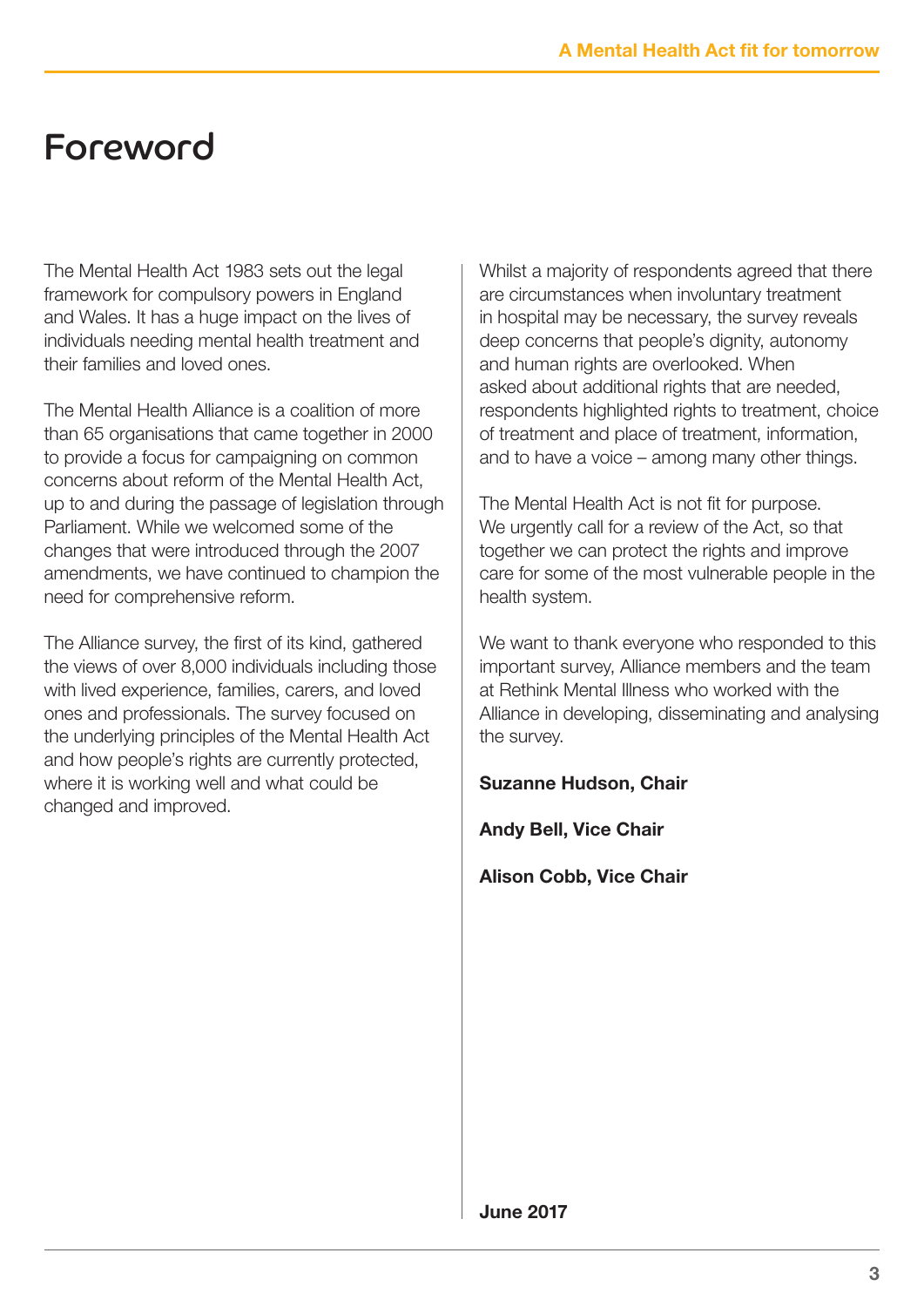# Executive summary

- The Mental Health Alliance undertook the first national survey on attitudes towards the principles behind the Mental Health Act.
- Over 8,000 individuals people with personal experience of mental illness, professionals, carers, family and friends – responded to our survey.
- The survey reveals deep concern that people's dignity, autonomy and human rights are overlooked when the Mental **Health Act applies.** The Act is therefore failing the people who most need protecting.
- Respondents told us that people are denied opportunities to be involved in their care, along with their family, friends and carers. It is clear that 'Advance Decisions' are not promoted and respected.
- A majority of respondents agreed that compulsory treatment in hospital is sometimes necessary when people pose harm to themselves or others. However, they were clear that important principles are currently flouted, that genuine parity between physical and mental health is needed. They gave strong support to the prospect of Advance Decisions being respected under the Mental Health Act.
- The survey showed that legislation is needed urgently to address unintended consequences of the Act. The outmoded 'nearest relative' allocation system, for example, causes intolerable misery and delay for people at their most vulnerable.
- The Government must deliver a fundamental review of the Mental Health Act. The Act is now over 30 years old and not fit for purpose.
- The sheer scale and range of responses to our survey shows the demand for reform. The questions not fully answered also underline the urgency for more research to be carried out with the people whose voices are too-often ignored.
- The Mental Health Alliance believes reform is urgently needed and is committed to helping the Government to conduct a review of the Act.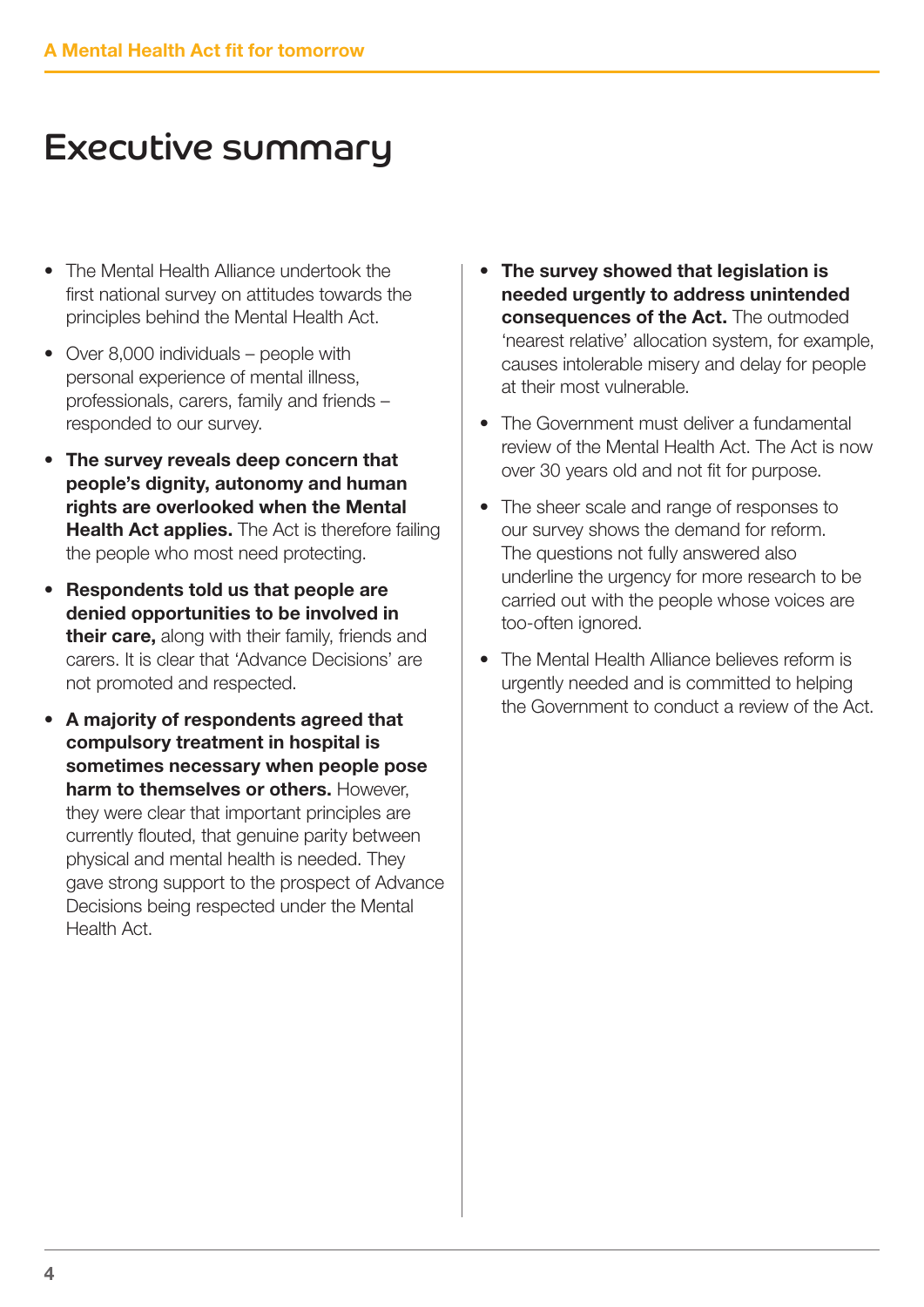# **Background**

#### The Mental Health Act

The Mental Health Act (MHA) 1983 is a crucial piece of legislation setting out the legal framework for compulsory powers in England and Wales. Scotland and Northern Ireland have different mental health legislation. The Act sets out when someone can be admitted, detained, and treated in hospital against their wishes.

The Act is now over 30 years old. It was amended in 2007 and the changes introduced included new Community Treatment Orders (CTOs) and a right to access advocacy.

The Act is accompanied by a Code of Practice. This is an important document as it offers statutory guidance, and professionals who do not follow it can be challenged in court. It was updated in 2015<sup>1</sup>, but the scope of the Code is limited by the text of the Act itself.

#### Implementation of the Act

There are several causes for concern about the implementation of the Mental Health Act.

#### Official statistics show that detentions under the Mental Health Act have risen overall.<sup>2</sup>

Over 63,000 people were detained under the Act in 2015/16 in England - a 47% increase over the past decade.<sup>3</sup> 2% of people in contact with mental health services are currently detained under the Mental Health Act. In the financial year 2014/15, the number of detained patients in England outnumbered informal patients for the first time.<sup>4</sup>

Annual reporting by the Care Quality Commission (CQC), the regulator of the Act in England, indicates that people detained under the Mental Health Act are poorly involved in their own care. 12% of patients interviewed by the CQC were not informed of their right to an Independent Mental Health Advocate, and 29% of patient records showed no evidence that service users were involved in their care planning.

**Community Treatment Orders** are intended to reduce the number of people detained in hospital, and to promote their recovery.<sup>5</sup> There are concerns that CTOs do not achieve these aims. 4,361 CTOs were issued in 2015/16, a decrease of 4% since the previous year.<sup>6</sup> The number of CTOs issued has remained relatively stable over the past five years.

- 1. Department of Health (2015) *[Mental Health Act 1983: Code of Practice](https://www.gov.uk/government/uploads/system/uploads/attachment_data/file/435512/MHA_Code_of_Practice.PDF)*
- 2. NHS Digital (2016) *[Mental Health Bulletin: 2015-16 Annual Report](http://content.digital.nhs.uk/searchcatalogue?productid=23666&q=annual&topics=0%2fMental+health&sort=Relevance&size=10&page=1#top)*
- 3. NHS Digital (2016) *Inpatients formally detained in hospitals under the Mental Health Act 1983, and patients subject to supervised community treatment: Annual Statistics, 2015/16*
- 4. CQC (2016) *[Monitoring the Mental Health Act in 2015/16](http://www.cqc.org.uk/publications/major-report/monitoring-mental-health-act-report)*
- 5. Department of Health (2015) *[Mental Health Act 1983: Code of Practice](https://www.gov.uk/government/uploads/system/uploads/attachment_data/file/435512/MHA_Code_of_Practice.PDF)* page 328
- 6. NHS Digital (2016) *Inpatients formally detained in hospitals under the Mental Health Act 1983, and patients subject to supervised community treatment: Annual Statistics, 2015/16* page 17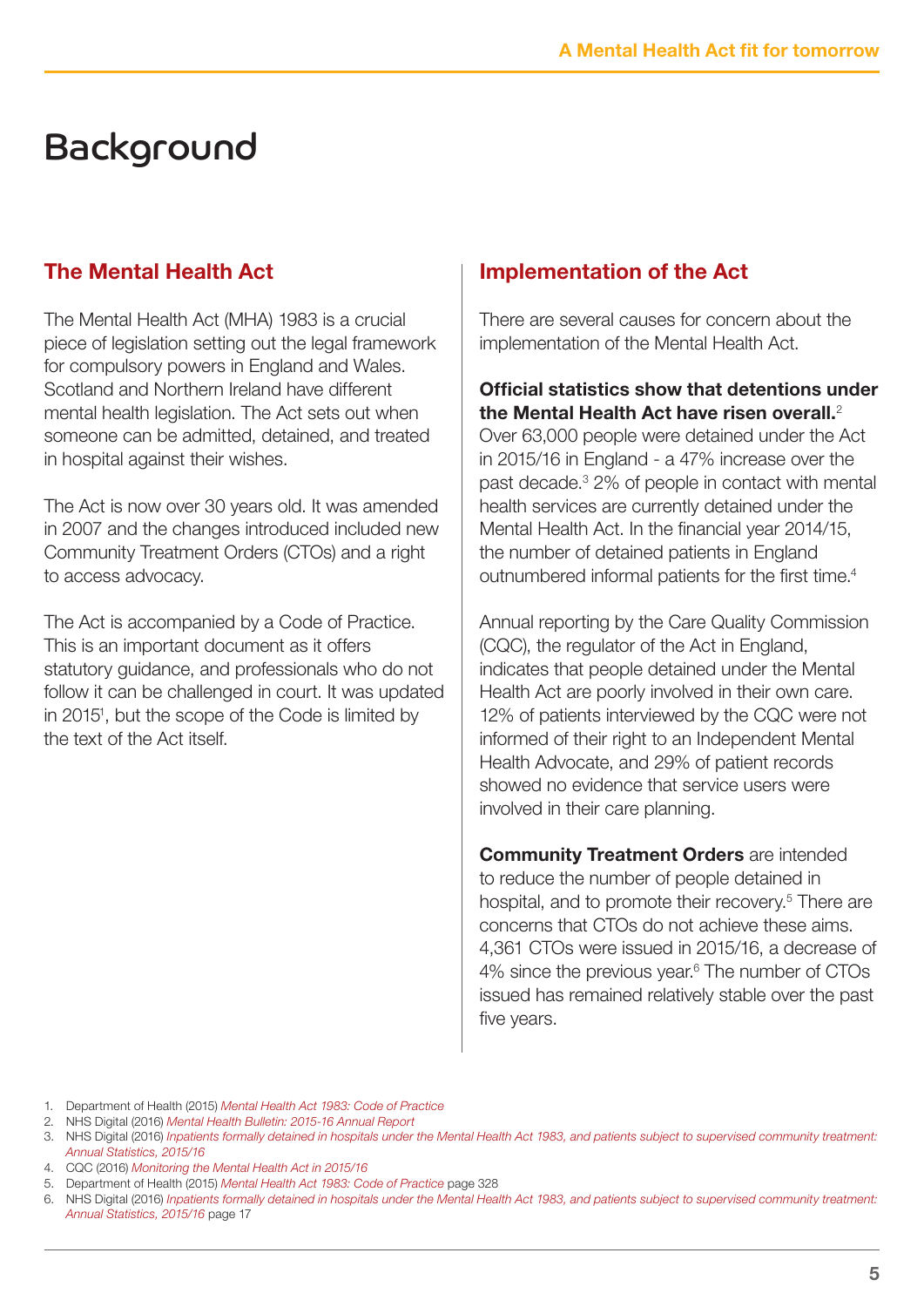

#### Figure 1: All detentions and CTOs, 2011/12 - 2015/16 (NHS Digital, 2016)

## The potential for reform

Since the inception of the Mental Health Act in 1983, there have been huge changes to the health policy landscape. This includes the passing of the Human Rights Act 1998, the Health and Social Care Act 2012 (which heralded a new rights-based approach to healthcare), and the introduction of the Mental Capacity Act 2005.

The Mental Capacity Act introduced 'Advance Decisions' which allow the recording of any medical treatments someone does not want to be given in the future. These decisions are legally binding as long as they are 'valid' and 'applicable', but if you are sectioned a healthcare professional does not have to follow it.

The 2005 Act was later amended by the introduction of the Deprivation of Liberty Safeguards, which provided a framework for the authorisation of deprivations of liberty in hospitals and care homes for those who lacked the mental capacity to consent to the arrangements. The UN Convention on the Rights of Persons with Disabilities, ratified by the UK in 2009, commits the Government to promoting and protecting the rights of disabled people, including people with mental health problems, as full and equal citizens.

The principles behind the Mental Health Act, and the ways in which it has been implemented in practice, do not reflect the best interests of vulnerable people affected by mental illness. The increasing number of people detained shows that problems in the legislation have far-reaching consequences for people with mental illness.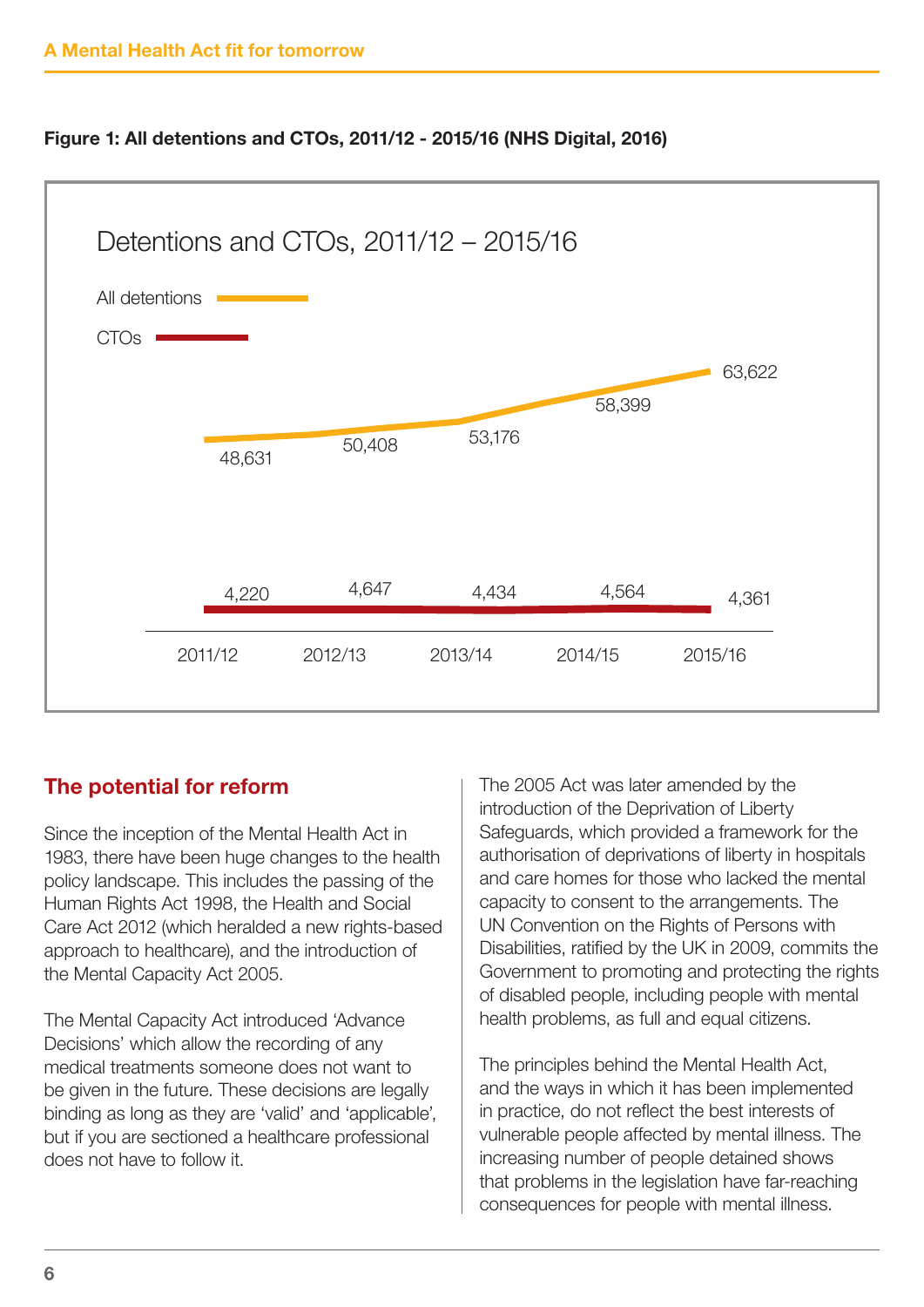A new Mental Health Bill was mooted almost twenty years ago. A Government-commissioned committee recommended an Act based on fundamental principles of non-discrimination and patient autonomy. However, subsequent draft bills were not consistent with these principles. After extensive lobbying by the Mental Health Alliance and others the Bills were abandoned in favour of amending the 1983 Act.<sup>7</sup>

There have been more recent signs of a political willingness to review the Mental Health Act. In 2015, the Coalition Government published a Green Paper on learning disabilities, autism and mental health conditions, *No voice unheard,*  no right ignored.<sup>8</sup> This sought views about the potential for legislative reform of the Act. The government response to the Green Paper highlighted consensus around the need for increased community-based provision, better engagement of service users and families, joint commissioning, ensuring accountability and transparency for individuals and their families.<sup>9</sup>

There has been little progress since. In a potentially relevant development, the Law Commission recently concluded its review of Deprivation of Liberty Safeguards and recommended they be replaced.

In February 2016, the prospect of major reform was raised again. The Independent Mental Health Taskforce's publication, *The Five Year Forward*  View for Mental Health,<sup>10</sup> recommended that the Department of Health work in conjunction with a broad range of stakeholders to review the Mental Health Act.<sup>11</sup> The previous government accepted this recommendation.12 The Conservative Party 2017 manifesto contained a commitment to reforming the Mental Health Act.

- 7. Mental Health Alliance (2007) *A history of mental health reform*
- 8. Department of Health (2015) *[No voice unheard, no right ignored a consultation for people with learning disabilities, autism and mental health conditions](https://www.gov.uk/government/uploads/system/uploads/attachment_data/file/409816/Document.pdf)*
- 9. Department of Health (2015) *[Government response to No voice unheard, no right ignored](https://www.gov.uk/government/uploads/system/uploads/attachment_data/file/475155/Gvt_Resp_Acc.pdf)* page 35
- 10. Mental Health Taskforce (2016) *The Five Year Forward View for Mental Health*
- 11. Mental Health Taskforce (2016) *The Five Year Forward View for Mental Health* page 63
- 12. HM Government (2017) *[The Government's response to the Five Year Forward View for Mental Health](https://www.gov.uk/government/uploads/system/uploads/attachment_data/file/582120/FYFV_mental_health__government_response.pdf)* page 21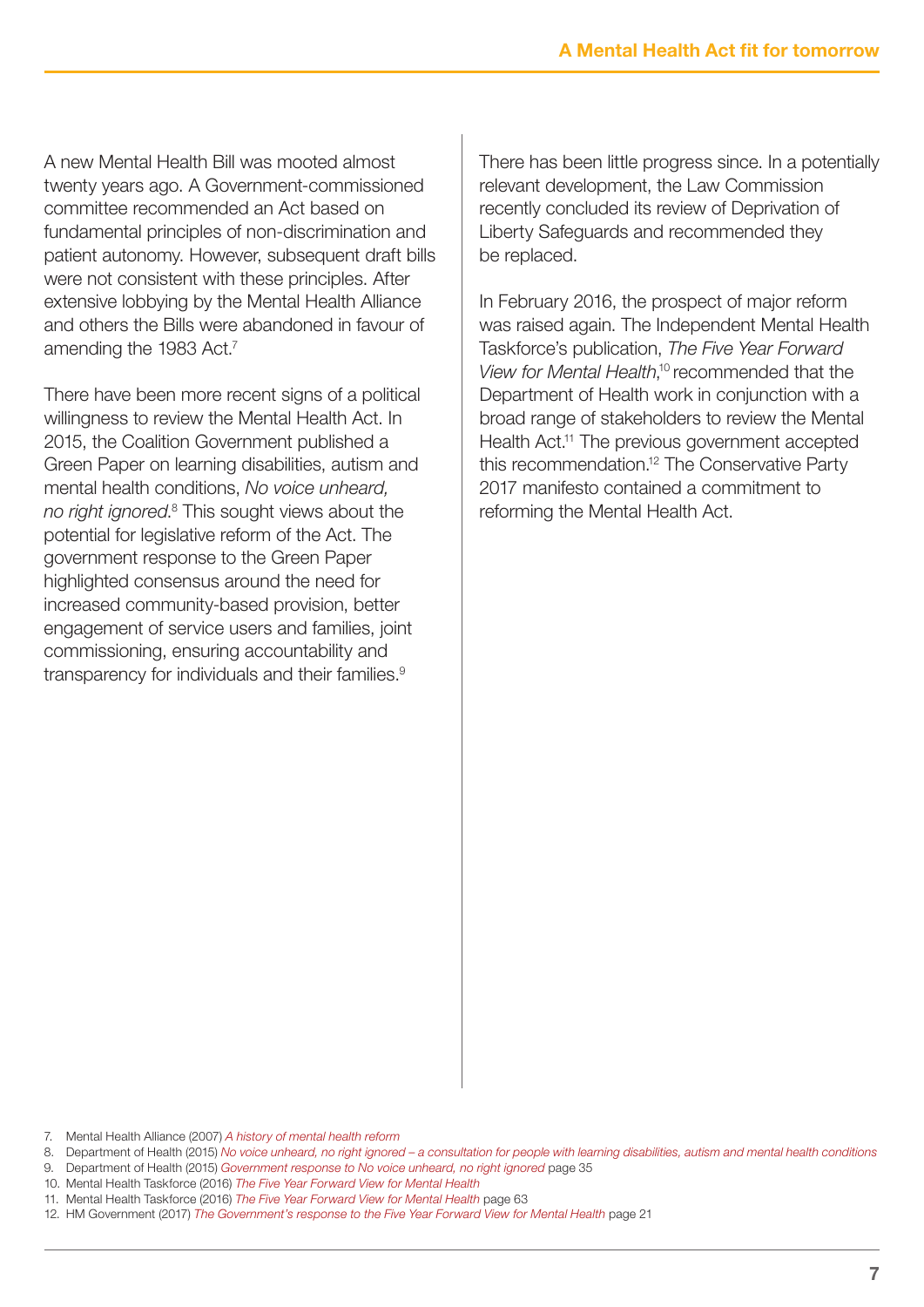# The research

The research within this report was commissioned by the Mental Health Alliance. The Alliance commissioned a new survey on principles that could underpin a new Mental Health Act. Rethink Mental Illness, a member of the Alliance, was commissioned to design, disseminate and analyse the survey in collaboration with the Alliance.

The Mental Health Act survey ran from 1 November to 18 December 2016. An impressive 8,631 people responded.

## Survey design and dissemination

The ten survey questions were designed to capture views on principles that are either implicit in the Act or that could be introduced. Much of the survey asked similar questions in different ways, in order to highlight conflicting individual views on aspects of the Act. Respondents were also given the opportunity to provide additional comments on their experiences.

The survey was designed with extensive input from the Alliance steering group and a panel of people with personal experience of the Mental Health Act.

The survey was promoted by members of the Alliance who used their own communication networks to ensure maximum participation with the research.

#### The survey was primarily promoted online. To enhance participation, the Alliance also:

- Produced a paper survey, which could be downloaded and returned by Freepost.
- Disseminated a discussion guide designed to facilitate group discussion or individual reflection. 152 survey respondents indicated that they were submitting information based on a group discussion.
- Engaged secure care users: there were four workshops in secure care hospitals using the national 'Recovery and Outcomes Network' that is managed by Rethink Mental Illness. The Network provides forums for secure care residents to discuss issues relevant to their needs and experiences.

#### Profile of survey respondents

#### The survey received 8,631 responses from a wide range of groups:

- 46% were currently receiving treatment for mental illness (4,017 people)
- 14% had previously been detained under the Mental Health Act (1,218 people)
- 0.5% were currently detained under the Mental Health Act (44 people)
- 44% were carers, family or friends of someone with a mental illness (3,803 people)
- 26% were professionals (2,281 people)<sup>13</sup>

Professional respondents ranged from psychiatrists to mental health advocates.

13. *These numbers add up to more than 100% because people can be members of more than one category*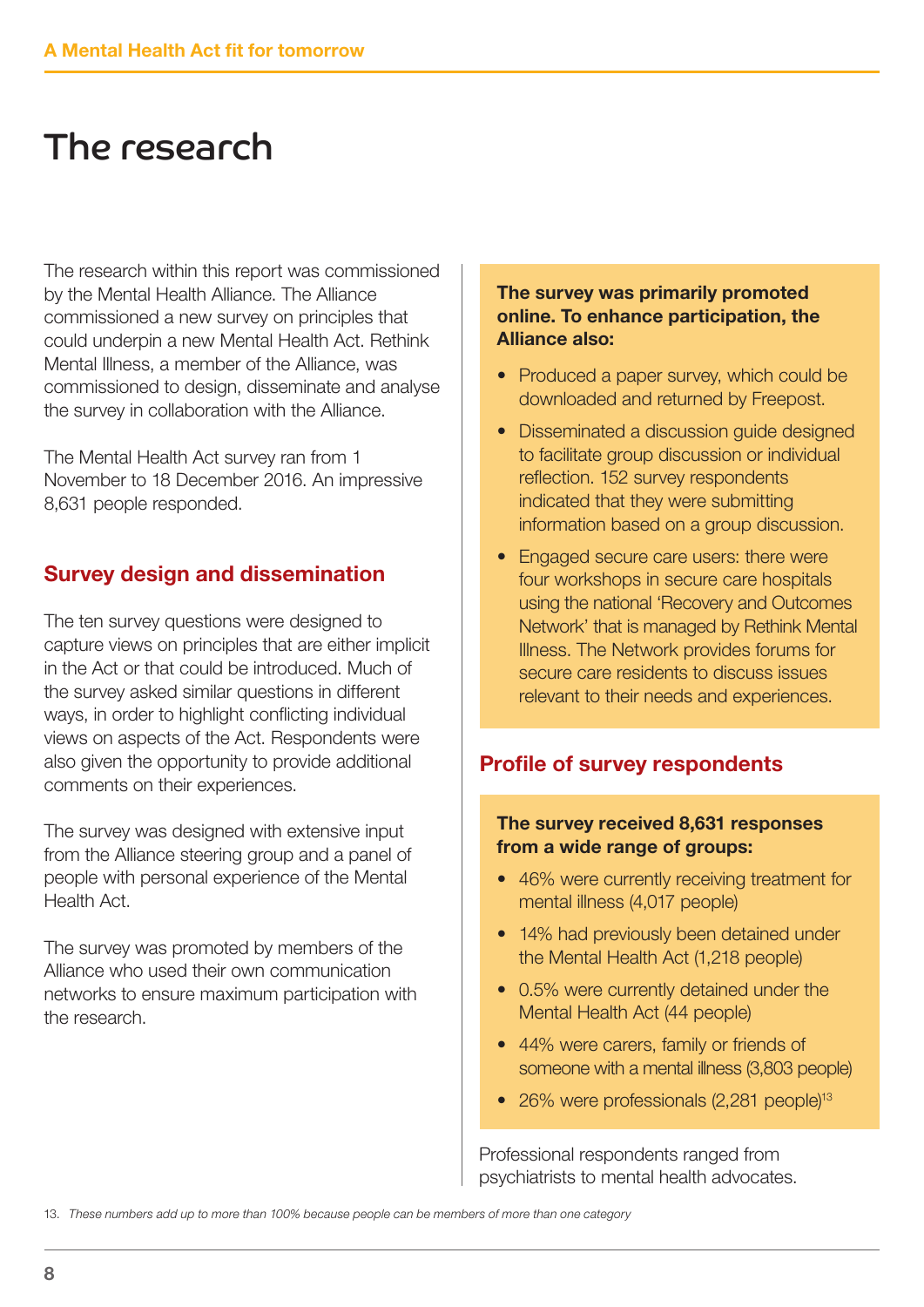



## **Demographics**

61% of all respondents (5,286 people) answered the demographic questions. Of these:

- 70% were female (3,769 people)
- 13% were LGBTQ+ (698 people)
- 8% were BME (412 people)

Overall, the Alliance engaged well with some groups who are often underrepresented in mental health research (particularly respondents who are LGBTQ+).

However, we did not succeed in engaging all of the groups of respondents we intended to. For example, we struggled to engage with BME respondents and men. Respondents based in Wales were not proportionally represented in the response.

Particularly given the disproportionate number of BME people detained under the Mental Health Act, this makes a strong case for further research to ensure those under-represented in this research have their voices heard.

As with all research, the outcomes should be viewed as indicative of a range of perspectives which reflect the differing backgrounds, personal experiences, and critical analysis that respondents have brought to this survey.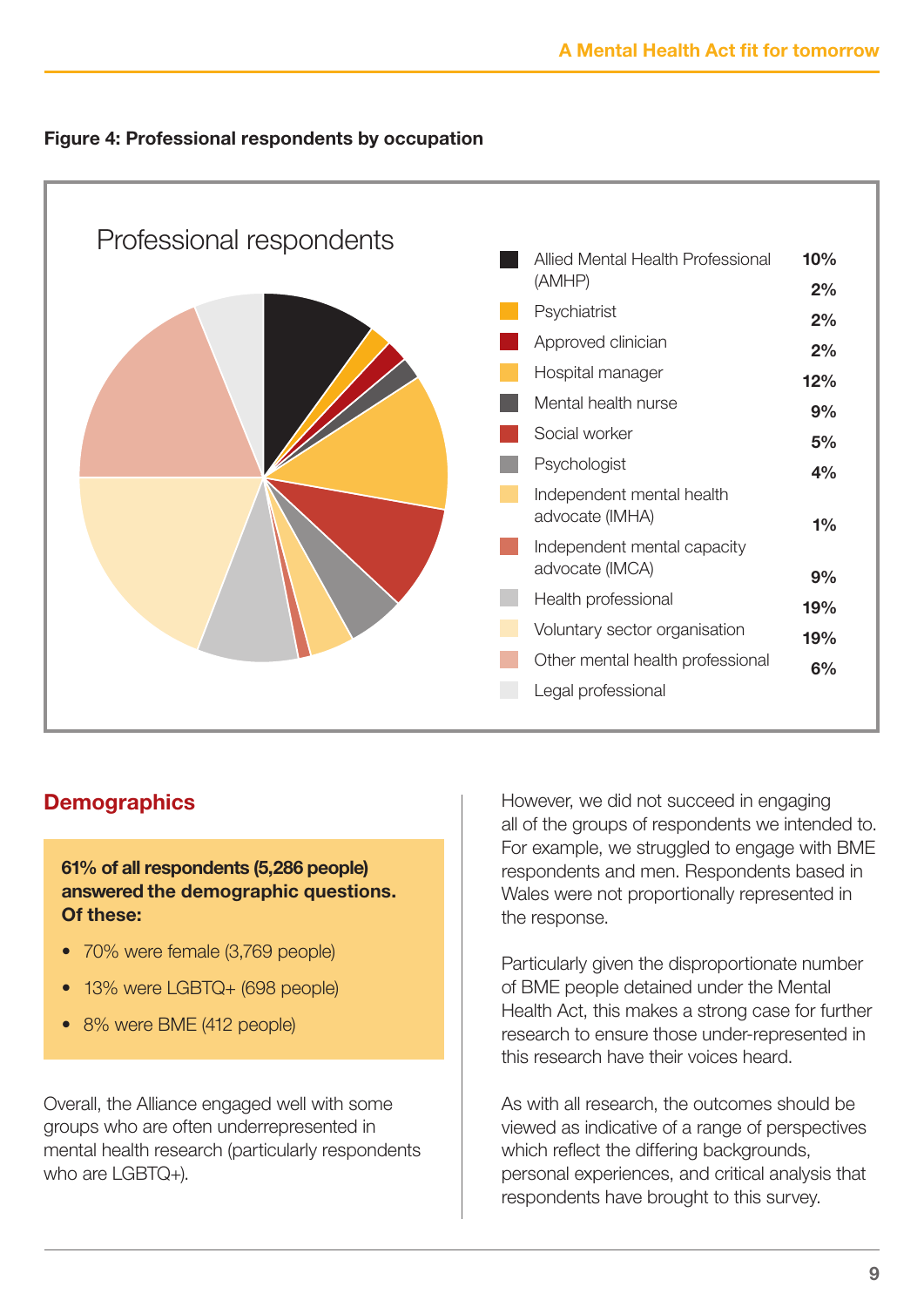# Safeguarding people's rights

We asked how well the Mental Health Act protects the rights and dignity of people who are detained.

The majority of survey respondents believe that the Mental Health Act does not protect the rights of the people who are detained under it.

## Human Rights

The Human Rights Act 1998 (HRA) sets out 16 legally enforceable human rights that apply to everyone in the UK, including people experiencing mental health issues. The HRA requires both central government and public services to respect and protect these rights, including in mental health settings.

The majority of respondents who said they had 'personal experience of mental illness' do not believe their human rights are sufficiently protected by the Mental Health Act.

People who have previously been detained under the Mental Health Act were most likely to say that their rights were not protected. Patient-facing professionals who work closely with people who are detained were most likely to say that their rights were sufficiently protected.

'I am confident that my human rights would be protected under the Mental Health Act if I were to be detained under it'

- 58% of people who have been previously detained disagreed
- 54% of BME respondents disagreed
- 60% of LGBT respondents disagreed
- 44% of professionals disagreed

The majority (53%) of previously-detained respondents do not believe that the Mental Health Act protects them sufficiently from inhuman or degrading treatment (Article 3 of the Human Rights Act).

## **Dignity**

The right to be free from inhuman and degrading treatment is central to protecting dignity (Article 3 in the HRA). This is an absolute right, which means such treatment is never permissible.

The majority of people who have been previously detained do not believe they were detained in a dignified way under the Act.

"…it was extremely humiliating and led me to become far more distressed than I otherwise would have done…there was no need for six nurses to enter the bathroom when I wasn't being violent...<sup>"</sup>

Recently-detained respondent

There were differences in the views of patient-facing professionals, especially clinicians, and people who had previously been detained under the MHA.

'People are currently treated with dignity when detained under the Mental Health Act'

- 61% of people who have been previously detained disagreed
- 41% of professionals disagreed with this statement (33% 'don't know')'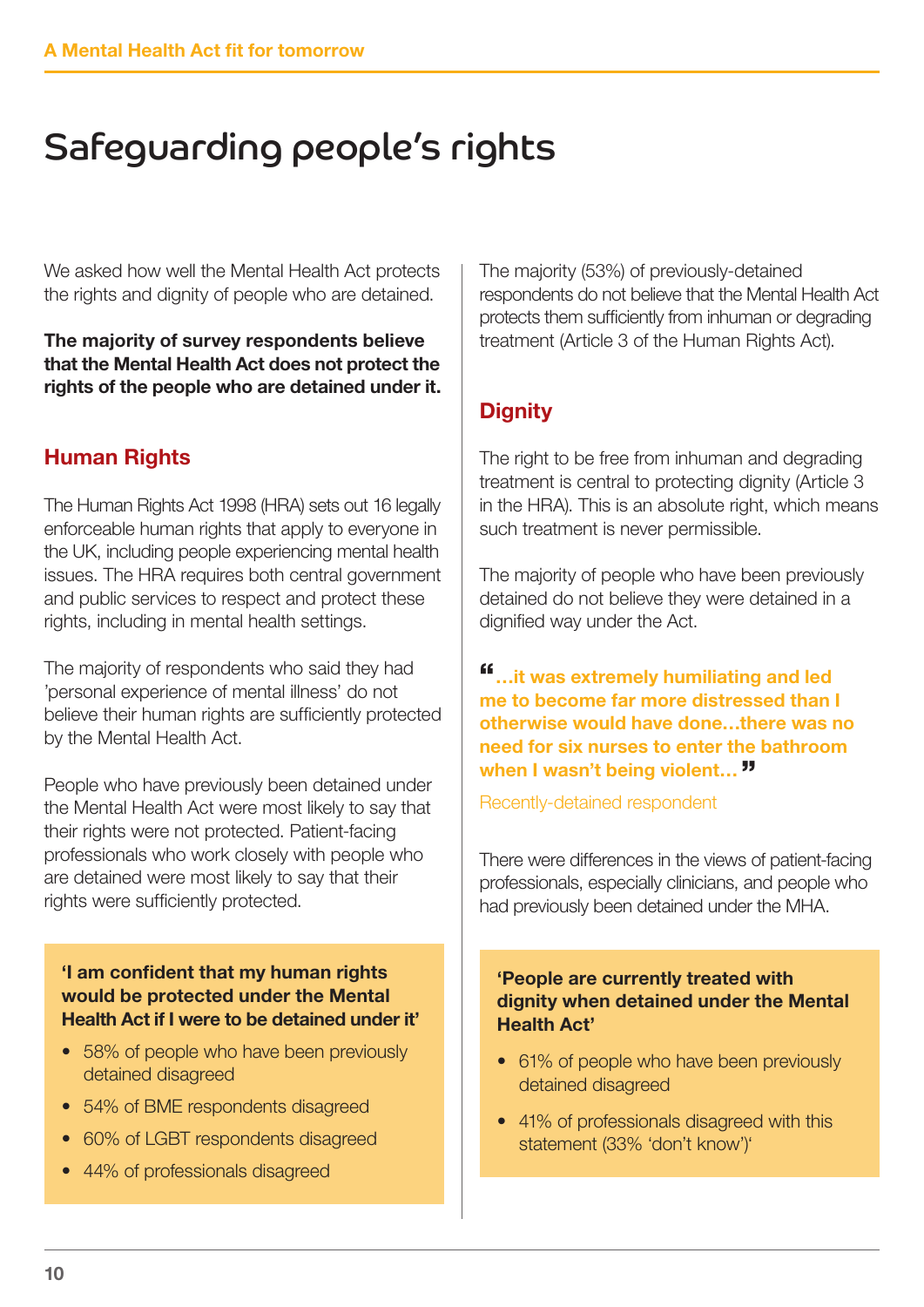"As a police officer, I have often been drawn into incidents where the police are being required to referee disputes between patients and staff, where mental health practice has not ensured the rights of patients. Patients who are not legally detained have been reported to the police for causing damage whilst trying to leave because staff are holding them without consent.  $"$ 

Serving police officer

#### Parity with physical health

The majority of all survey respondents believed that the rights of people living with mental illness are not protected and enforced as well as the rights of people living with physical illnesses.

'The rights of people living with mental illness are protected and enforced as effectively in law as those for people living with a physical illness'

- 80% of people who have previously been detained disagreed
- 81% of LGBT respondents disagreed
- 67% of BME respondents disagreed

If it is particularly unfair that people with physical issues can make stipulations about their future treatment and this will always be followed. Yet the same option is not available for people with mental health issues. "

Respondent currently receiving mental health treatment, also a carer

We specifically asked respondents about Advance Decisions. This is because an advance decision to refuse treatment for a mental illness can sometimes be over-ridden if you are sectioned under the Mental Health Act.

68% of respondents to our survey believed that Advance Decisions should be treated in the same way under both the Mental Health Act and the Mental Capacity Act, and that such decisions should not be overridden if they are valid and made with capacity.

"I have bipolar disorder and have an Advance Decision. I have also been admitted to a psychiatric hospital on a voluntary basis when I needed to be in a place of safety. Being able to make such decisions about my mental health is more empowering than being forcibly admitted to a hospital under a section. "

Respondent currently receiving mental health treatment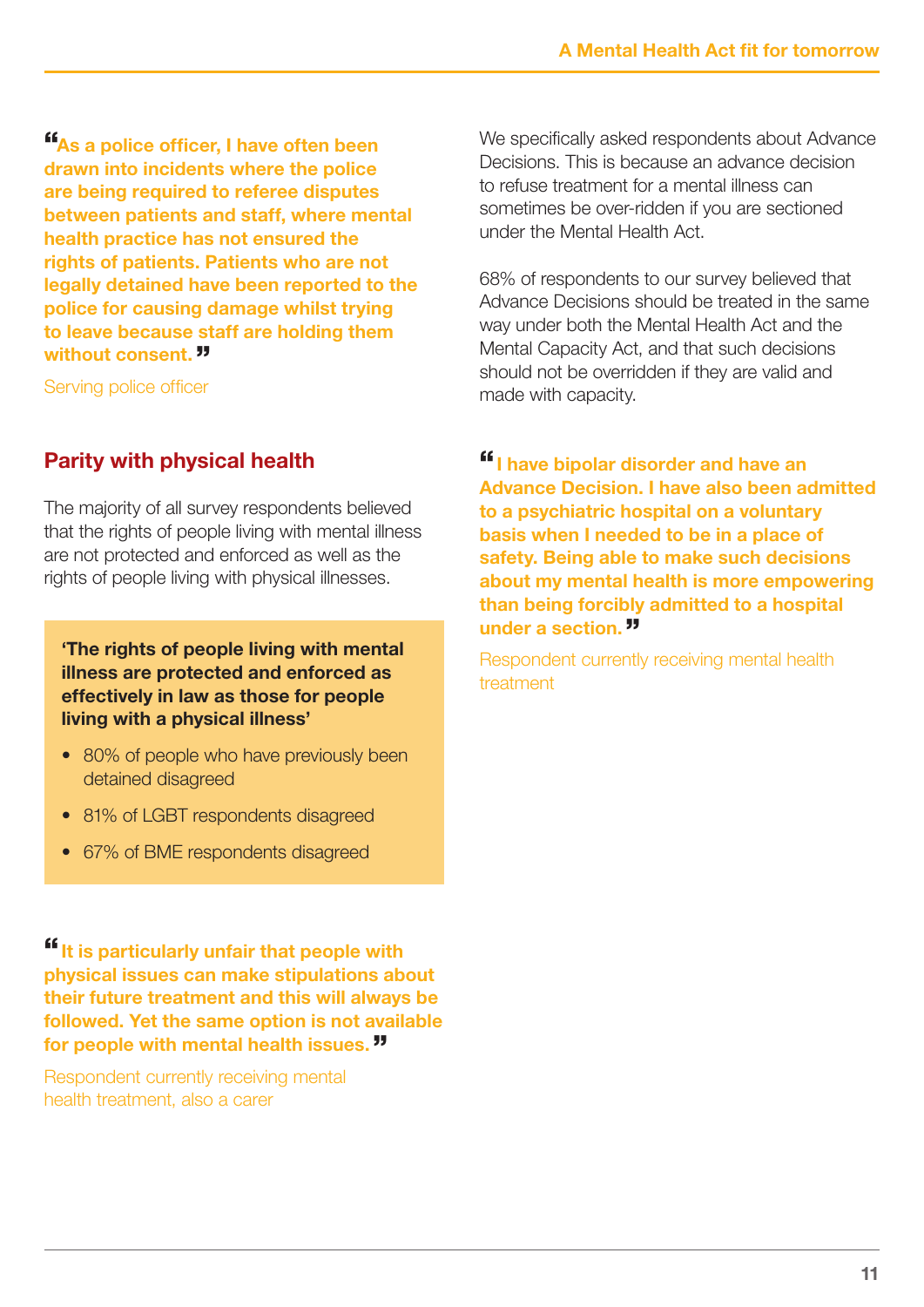# Principles underpinning the Mental Health Act

We asked about the implicit principles behind the Mental Health Act, and about the specific aspects of the Act which are used to ensure compliance by people who are detained.

A majority of respondents agreed that compulsory treatment in hospital was sometimes necessary, and that it may be necessary to restrict a person's human rights for their own or others' safety.

There is an interesting tension between this and responses to questions about Advance Decisions (see page 15). However, our survey did not establish the specific circumstances in which people think this may be necessary. Some comments explain individuals' reasons for agreeing or disagreeing, but overall this area needs further exploration.

## Treatment without consent

The main underlying principle of the Mental Health Act is that it is sometimes necessary for people with a mental illness to be detained in hospital and treated with or without their consent, for their health or safety, or for the protection of others.

"I specialise in the treatment of anorexia nervosa. I firmly believe that use of the MHA has saved the lives and led to the recovery of many of my patients. It is unfair to expect such seriously physically and psychologically unwell patients to make these decisions for themselves. "

**Psychiatrist** 

In general, people, including those who had previously been detained under the Act, agreed with the following statement:

It is sometimes necessary to treat someone in hospital against their wishes, even when they have the ability to make decisions for themselves and say they do not want to be treated in hospital

- 64% of all respondents agreed
- 56% of BME respondents agreed
- 68% of professionals agreed
- 64% of previously-detained respondents agreed

"I was sectioned more than 10 years ago but I realise now that it was in my best interests for my safety. It is always difficult to accept help when feeling so bad, but generally, the decision made by the doctors/ professionals is not undertaken lightly. I fully appreciate the need to section some people under certain circumstances. "

Previously-detained respondent and carer

There was less agreement when respondents were asked a similar question framed around mental health treatment and capacity.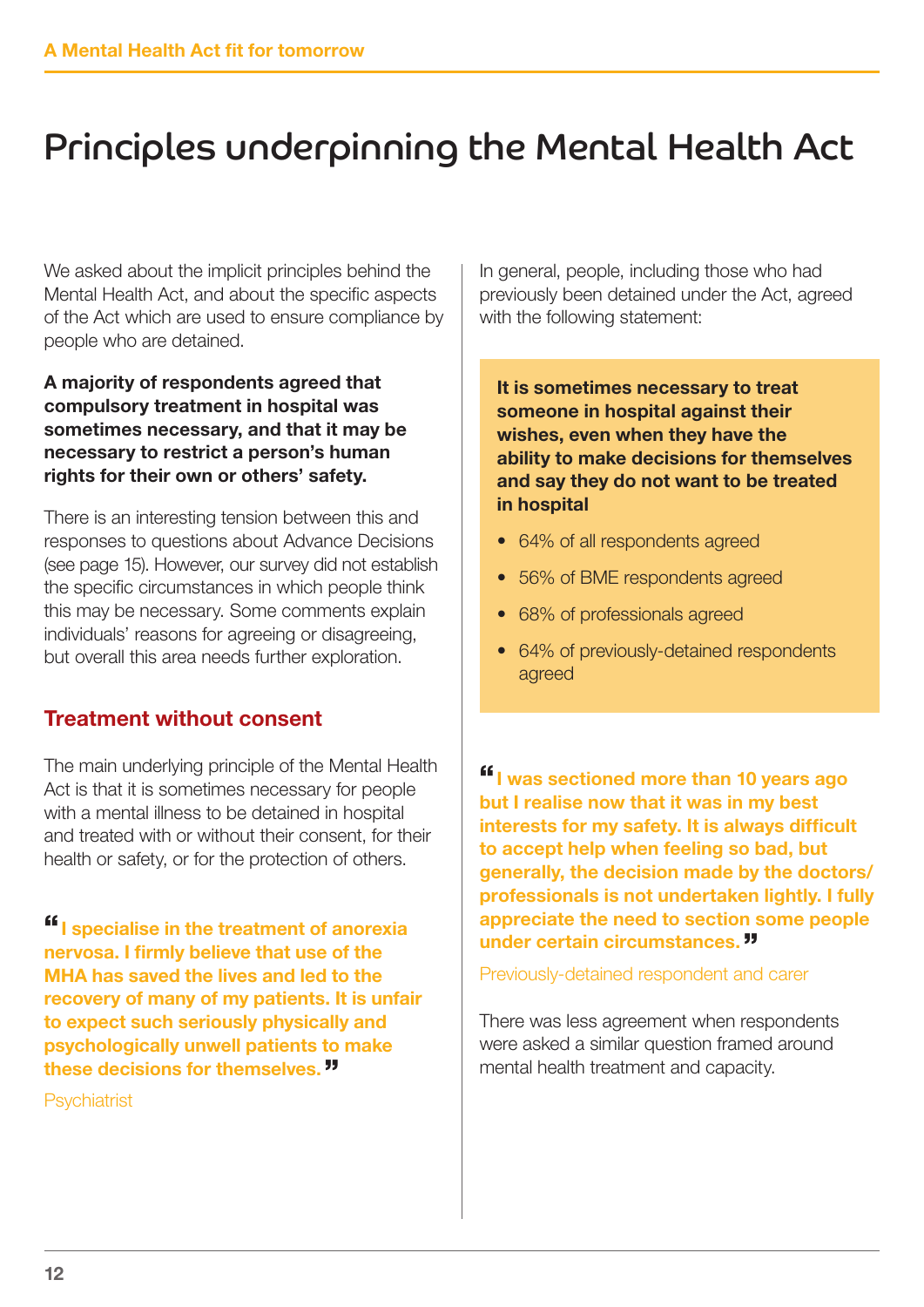Are there circumstances in which someone should be treated against their wishes if they have the capacity to make decisions about mental health treatment but refuse it?

- 50% of respondents agreed
- 48% of previously-detained respondents agreed
- 54% of professionals agreed

This suggests that some people who agree with detention for treatment may not want people who have capacity to make treatment decisions to be forced to have treatments that they refuse. Our qualitative survey evidence suggests that more support should be given for enhancing decisionmaking power for those detained under the Act. This includes giving more legal weight to Advance Decisions to refuse treatment, which could include an appeal mechanism.

## Restriction of human rights

Respondents believed that the restrictions of human rights were sometimes necessary in order to protect people from themselves, or to protect others.14

It is sometimes necessary to restrict a person's human rights for their own safety

- 73% of all respondents agreed
- 80% of professionals agreed
- 63% of previously-detained respondents agreed

These proportions rose when asked about the protection of others:

It is sometimes necessary to restrict a person's human rights for other people's safety

- 86% of all respondents agreed
- 89% of professionals agreed
- 81% of previously-detained respondents agreed

"The Mental Health Act straddles uncomfortable ground between protecting patients from themselves and increasingly from an uncaring and stigmatising public and UK press, which sees the MHA as primarily there to protect 'them' from 'us'. "

Previously-detained respondent

People who participated in the secure care workshops felt that restrictions of rights could be essential for keeping people safe. However, they questioned whether it was necessary for detention to last as long as it often does. They described risk aversion and immovability on the part of the Ministry of Justice (which supervises the leave and discharge of people on forensic sections).

With support for the restriction of rights in some circumstances, respondents also felt that specific mechanisms which are involved in the restriction of rights could be necessary and appropriate in some circumstances.

14. The HRA makes it clear that some rights are absolute and can never be restricted, such as being free from inhuman treatment (Article 3). However, other rights, such as liberty or private life (including autonomy) can be restricted provided the safeguards set out in the HRA are met.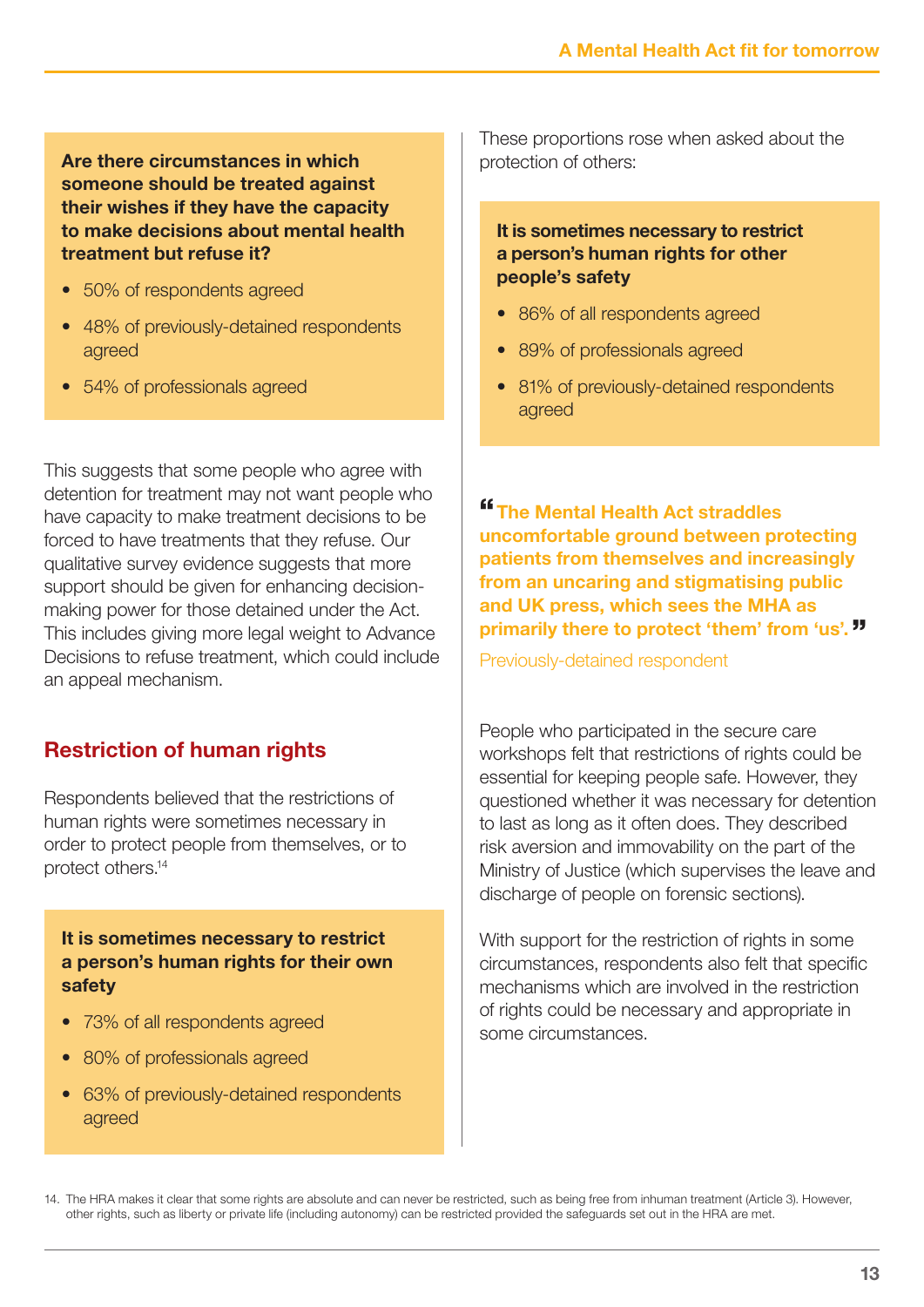## Physical restraint and isolation

Most agreed that physical restraint is sometimes necessary. It is noteworthy that

previously-detained respondents, who may have first-hand experience of restraint practices (which can be extremely distressing), felt that the use of restraint was sometimes necessary.

#### There are circumstances where people detained under the Mental Health Act might need to be physically restrained

- 73% of respondents overall agreed
- 81% of professionals agreed
- 69% of previously-detained respondents agreed

Seclusion was seen as less appropriate than restraint for keeping people safe.

There are circumstances where people detained under the Mental Health Act might need to be placed in isolation (secluded)

- 62% of respondents overall agreed
- 69% of professionals agreed
- 59% of previously-detained respondents agreed

Further exploration of the specific circumstances in which people thought restraint and seclusion might be necessary is required, especially in light of recent research that points to the possibility of eliminating reliance on force in mental health settings.15

## Discharge with conditions and Community Treatment Orders

Respondents agreed that discharging people with conditions attached can be important, but they also agreed that this should only happen when all other options had been exhausted.

Discharging people to the community with some conditions on their treatment can be an important part of keeping people safe and well

- 83% of all respondents agreed
- 77% of previously-detained respondents agreed
- 84% of professionals agreed

"...She was not placed on a Community Treatment Order on discharge, did not take her medication and as a result [...] has caused immense damage to herself and those around her. I think when a patient has no insight they should be treated compulsorily for their own good. "

Parent of previously-detained person

Nevertheless, respondents felt that discharge with conditions should only be used when all other options had been exhausted.

15. Mind (2013) *Mental health crisis care: physical restraint in crisis. A report on physical restraint in hospital settings in England*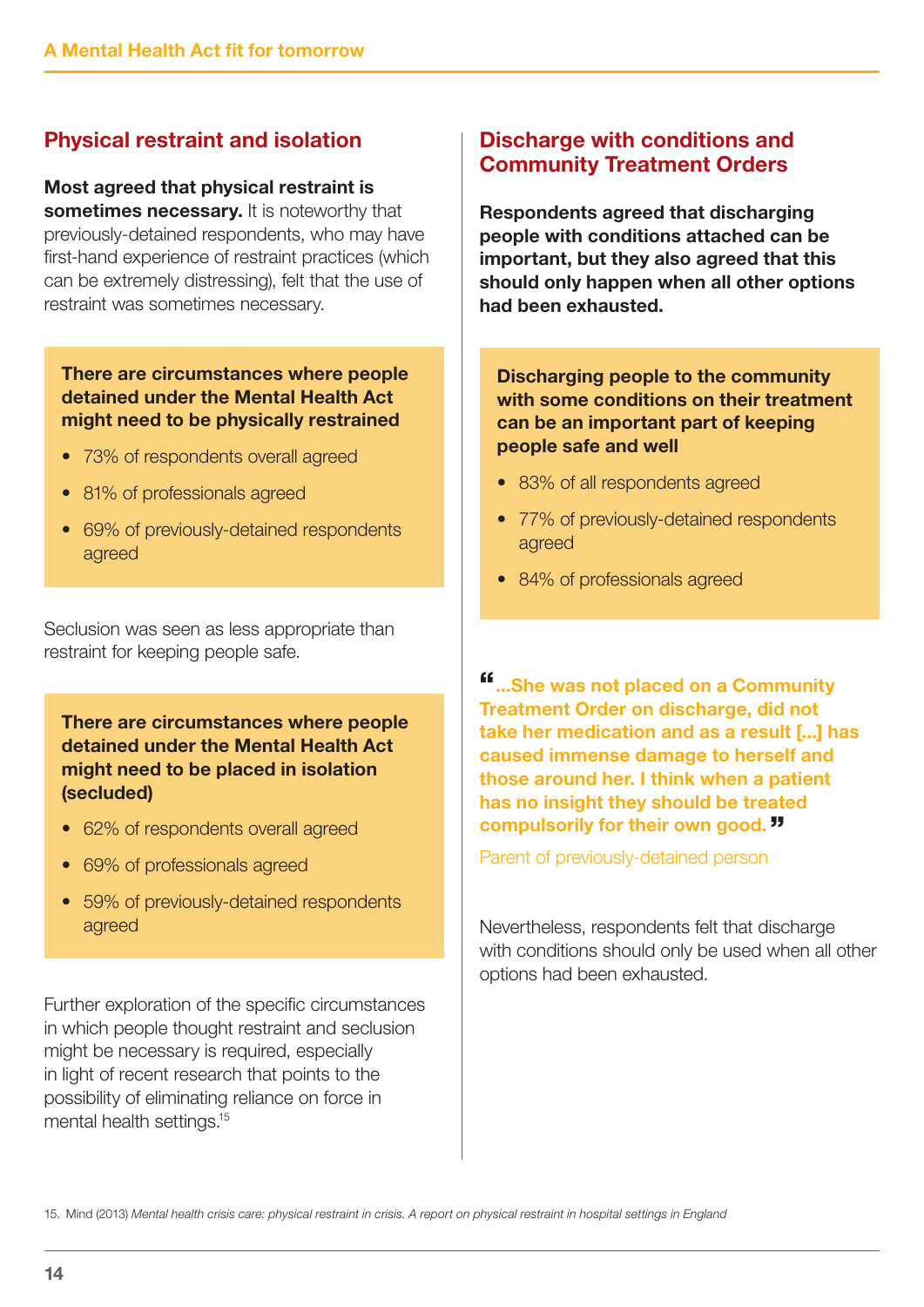#### Conditions should only be attached to a discharge when all other options have been exhausted.

- 74% of all respondents agreed
- 73% of previously-detained respondents agreed
- 78% of professionals agreed

"I'm very concerned CTOs are being used for far too long, often over two years, and they are often used to 'dump people' in the community with just medication but otherwise very little correct support in the community.<sup>33</sup>

Hospital manager

This is complemented by the survey qualitative data in the survey which indicates that CTOs are often overused, and are used without sufficient support beyond discharge.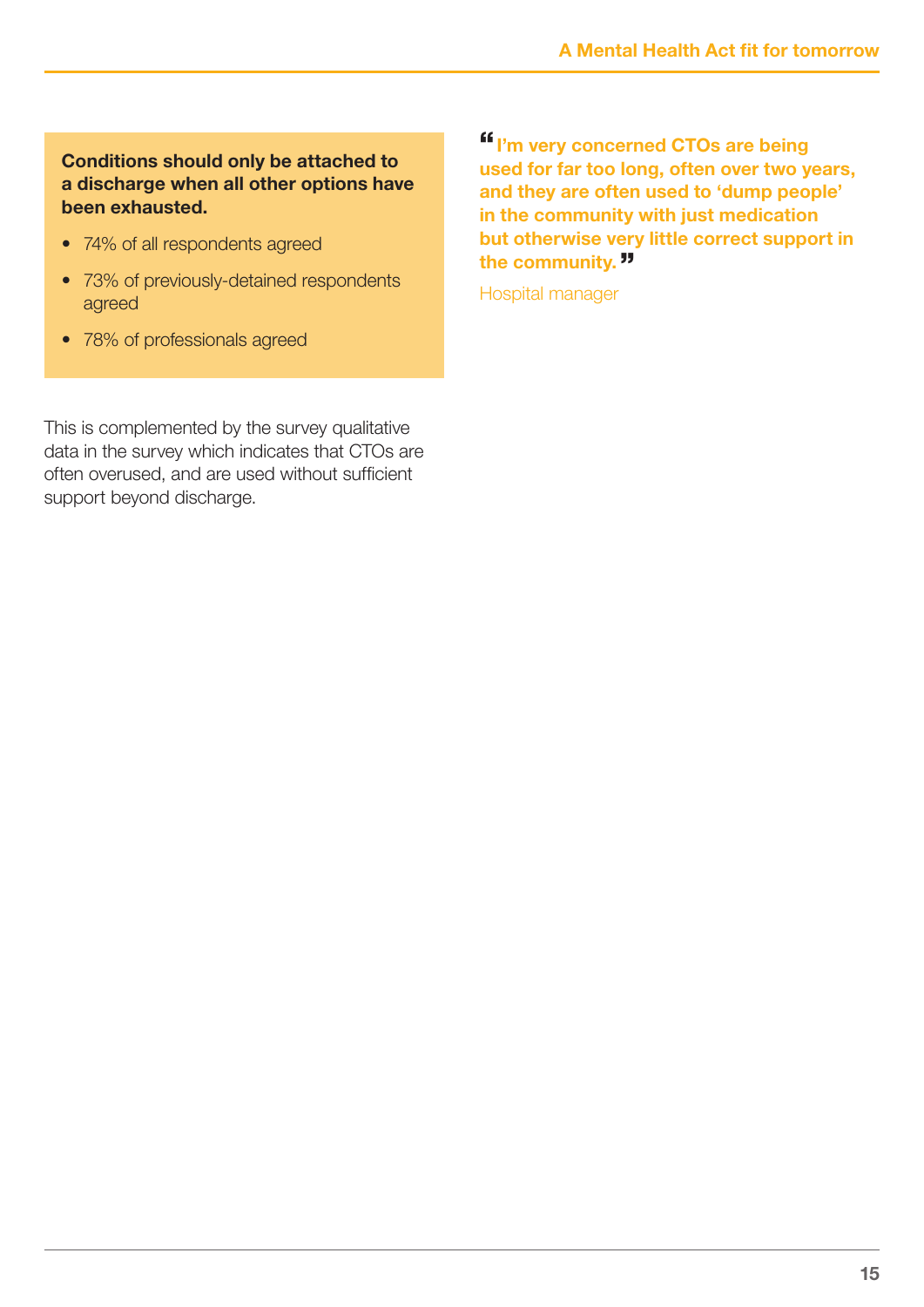# The case for urgent change

Mental and physical health are not treated equally by the law. Urgent legislative steps should be taken to address mechanisms within the Mental Health Act that are discriminatory and have serious consequences.

The survey responses highlight some consensus around breach of rights and principles to aspire to in the Act. These are issues that we believe can only be addressed through a fundamental review of the Mental Health Act with rights at its core. Our respondents also highlighted specific mechanisms that are discriminatory and damaging to the recovery of people subject to the Act. These issues should be dealt with urgently and include the 'nearest relative' rules and Advance Decisions.

" My ability to accept or refuse treatment should be equal for physical and mental health and not be arbitrarily deprived of it when I have capacity just because it happens to be a mental illness. Nothing will ever change, and provision of mental health care will never improve while we have a MHA that designates us as less than full human beings with fewer rights. "

Respondent currently receiving mental health treatment

## Advance Decisions

The overwhelming majority of respondents, including professionals, agreed that Advance Decisions should be treated the same under both the Mental Health Act and the Mental **Capacity Act (MCA).** Under the MCA, advance decisions are legally binding, and can include refusals of treatment. However, these decisions do not have legal weight if you are sectioned under the MHA.

#### Advance decisions should be treated the same under both Acts

- 68% of all respondents agreed with this statement
- 73% of previously-detained respondents agreed
- 74% of LGBT+ respondents agreed
- 68% of professional respondents agreed

There is particular support for the idea that people can always make decisions among previouslydetained respondents:

With the right support people can always make their own treatment decisions, either in advance or at the time

- 53% of all respondents agreed with this statement
- 60% of previously-detained respondents agreed
- 53% of BME respondents agreed

#### 'Nearest relative'

There was overwhelming support among our respondents for the right to specify who from those close to them should be involved in making decisions.

This statement was framed in the context of the 'nearest relative' role within the Act. This role has statutory rights and powers, and the process by which nearest relatives are selected is based on a fixed hierarchy of relationships.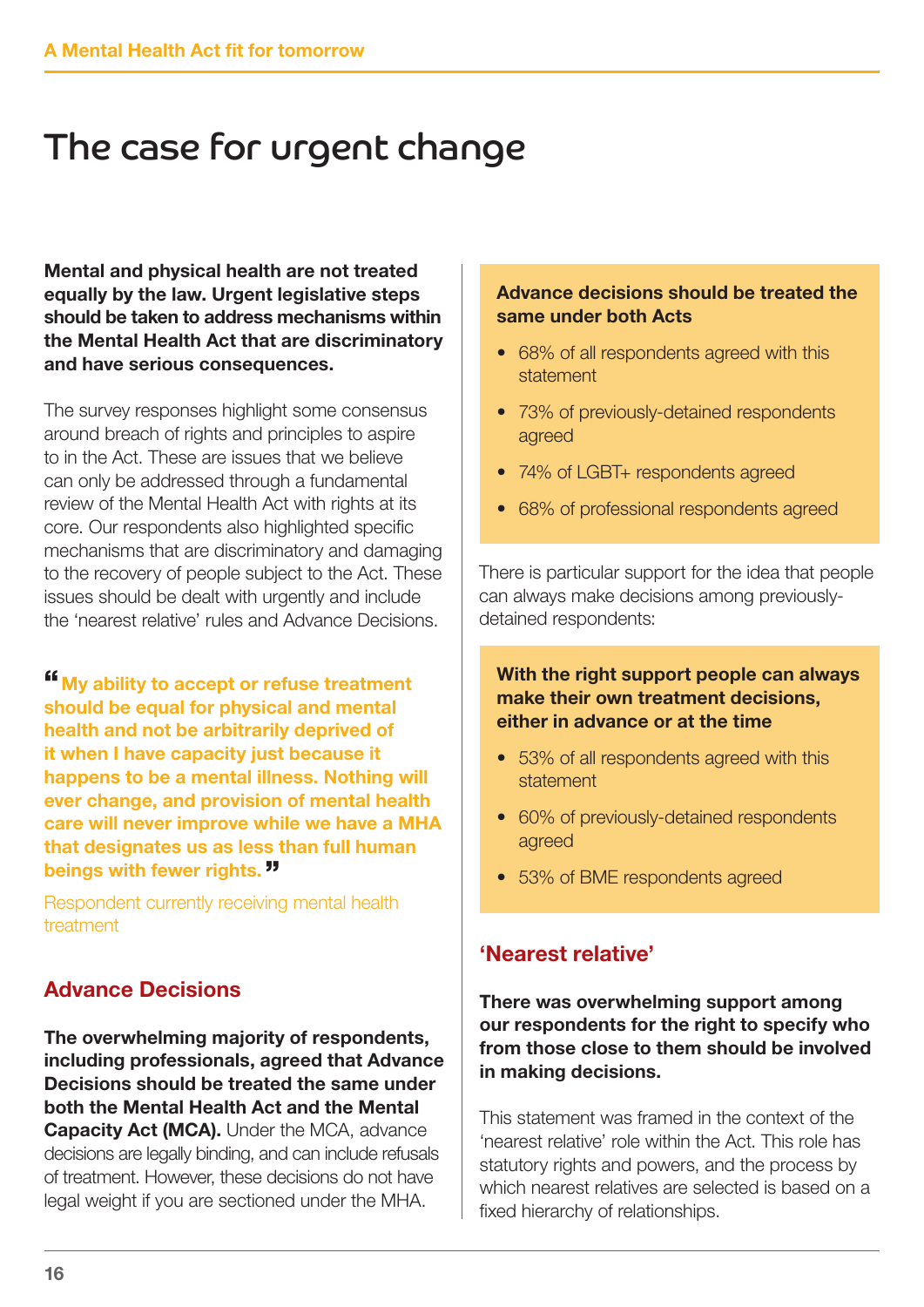To what extent is it important that a person is able to specify which individual(s) close to them (e.g. partner, friend, family member) is/are involved in these decisions?

• 86% of all respondents said it was very important

Respondents shared their stories, without prompting, of the system being abused by local authorities and mental health trusts, and of times when this outdated system has caused immense damage.

" Her psychiatrist and social workers used the Mental Health Act to displace me as nearest relative and put my mum in care. They abused the Act and my mum was subsequently abused in care. "

**Carer** 

"The legal nearest relative hierarchy is flawed as often power is given to someone with whom there may be all kinds of issues even when you are not unwell so this can be an abuse.  $"$ 

Professional, voluntary sector organisation

## Additional rights

We asked respondents to indicate if there were any additional rights that they thought people should have when people first become unwell. Among the issues mentioned were: a strong voice for individuals and families/friends, access to treatment, choice of treatment and right to refuse, choice of treatment location, information, wider/holistic support around social care, housing, and money.

Some respondents who had experienced the secure care system stated there should be more tribunal appeal opportunities than offered currently.

#### Funding pressures

Funding was cited by many survey respondents as a barrier to good mental health treatment. It was acknowledged that ward staff were clearly overworked and often suffering from staff shortages and funding limits which can impact involvement and treatment. Adequate funding and resource are key to a recovery-oriented mental health system.

"So much of this depends on the resources in the system. The MHA is only ever going to be a framework that tells you where to put the resources. If community care, consultant psychiatry and inpatient wards are properly funded, patients should have no complaints about the protection of their human rights. The MHA would be a minimum standard but no-one should even know it exists because the standards they actually see would go far beyond those minimum standards. The fact that we're now leaning heavily on the Act to defend patients' rights is a sign that we've cut funding so much that we no longer have a culture that takes patients' rights into account by default. "

Previously-detained respondent

However, it was also acknowledged that problematic, archaic, and discriminatory aspects of the Act can only be altered through legislative action. Many respondents in secure care pointed out that the Mental Health Act has not been thoroughly reviewed for nearly a decade, and that this means it is in danger of reflecting outmoded conceptions of mental health.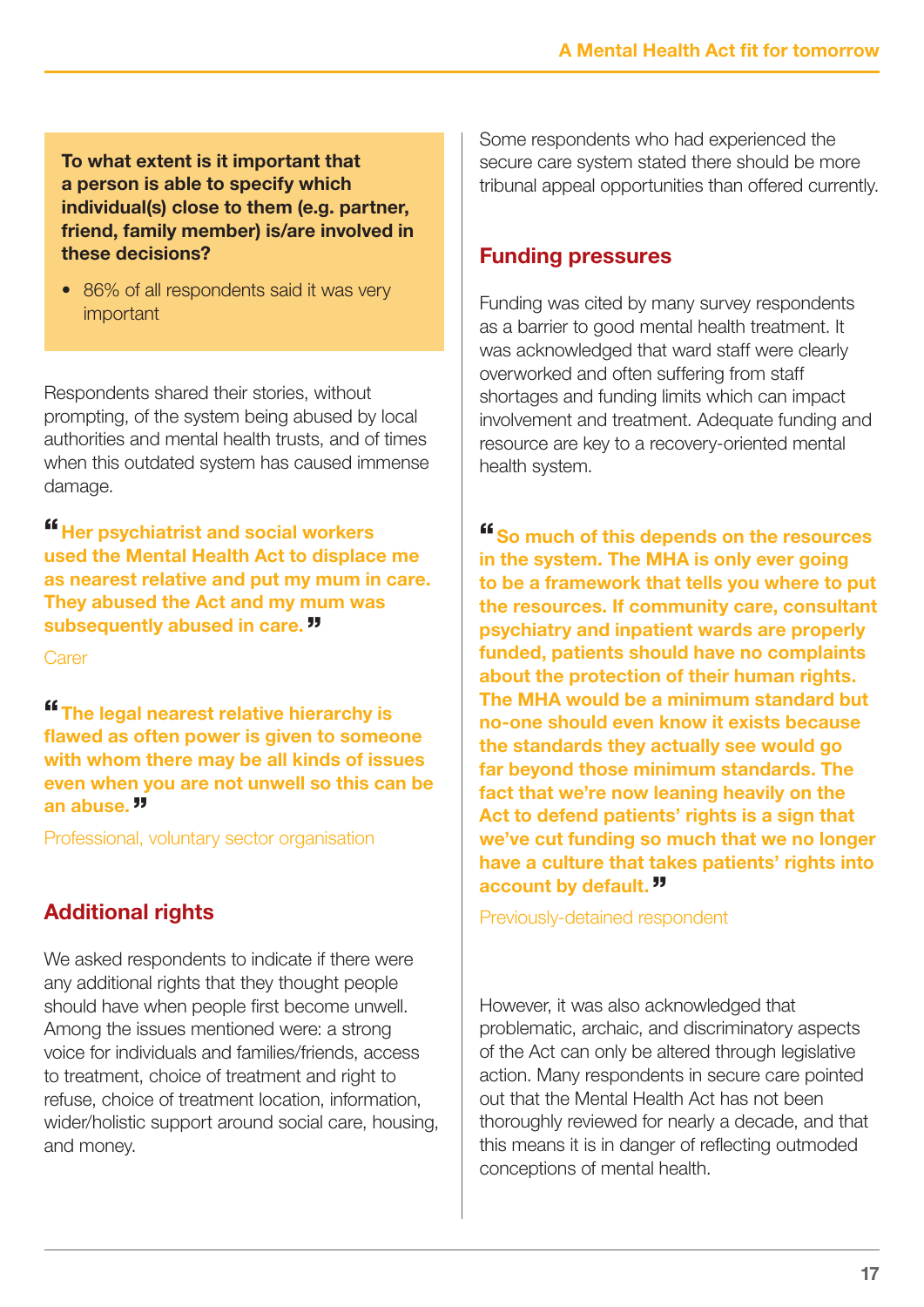# Conclusions and recommendations

Our research makes a powerful and considered case for the Government to carry out a comprehensive review of the Mental Health Act.

The Act is the only piece of healthcare legislation that starts from the premise that the individual is not in control – so it does not seek to maximise autonomy or decision making. The Code of Practice has laudable aims but does not guarantee rights. Ultimately, primary legislation is needed to redress the balance between physical and mental health care rights.

## What the survey tells us

- Our survey shows support for the Act's main purpose. A majority of respondents agreed that it is sometimes necessary to treat someone in hospital against their wishes and restrict their human rights for their own or others' safety.
- However the survey does not tell us what people think the circumstances and thresholds should be for using compulsion. This fundamental ethical and legal question needs further exploration.
- People clearly believe that the current Act is failing to protect people's dignity and rights. How rights should be upheld and balanced, in both the framing of the law and its operation, needs further exploration.
- There is strong support for Advance Decisions to be respected under the Mental Health Act.
- There is strong support for people being able to specify which individuals close to them are involved in decisions. Respondents cited problems with how their 'nearest relative', as defined in the Act, is selected.

• Community Treatment Orders, seclusion, and physical restraint are used too readily in some mental healthcare settings when respondents believe they should only be used as a last resort. This echoes other recent research.

## What needs to happen next

- The Government should set out clear terms of reference and a timetable for a fundamental review of the Mental Health Act.
- Any review must include urgent reform to the outmoded way that a 'nearest relative' is allocated, support for people to make their own decisions (including the role of Advance Decisions) and a review of CTOs.
- The Department of Health, prior to the drafting of any legislation, should undertake consultative research with groups of people who are most affected by the Act.
- The Mental Health Alliance would welcome the opportunity to work with Government on reforming this crucial legislation.

## Contacts for further information

Suzanne Hudson (CEO, Bipolar UK) Chair of the Mental Health Alliance

Andy Bell (Deputy CEO, Centre for Mental Health) Vice Chair of the Mental Health Alliance

## Alison Cobb (Senior Policy and Campaigns Officer, Mind)

Vice Chair of the Mental Health Alliance

#### Danielle Hamm

Associate Director of Campaigns & Policy, Rethink Mental Illness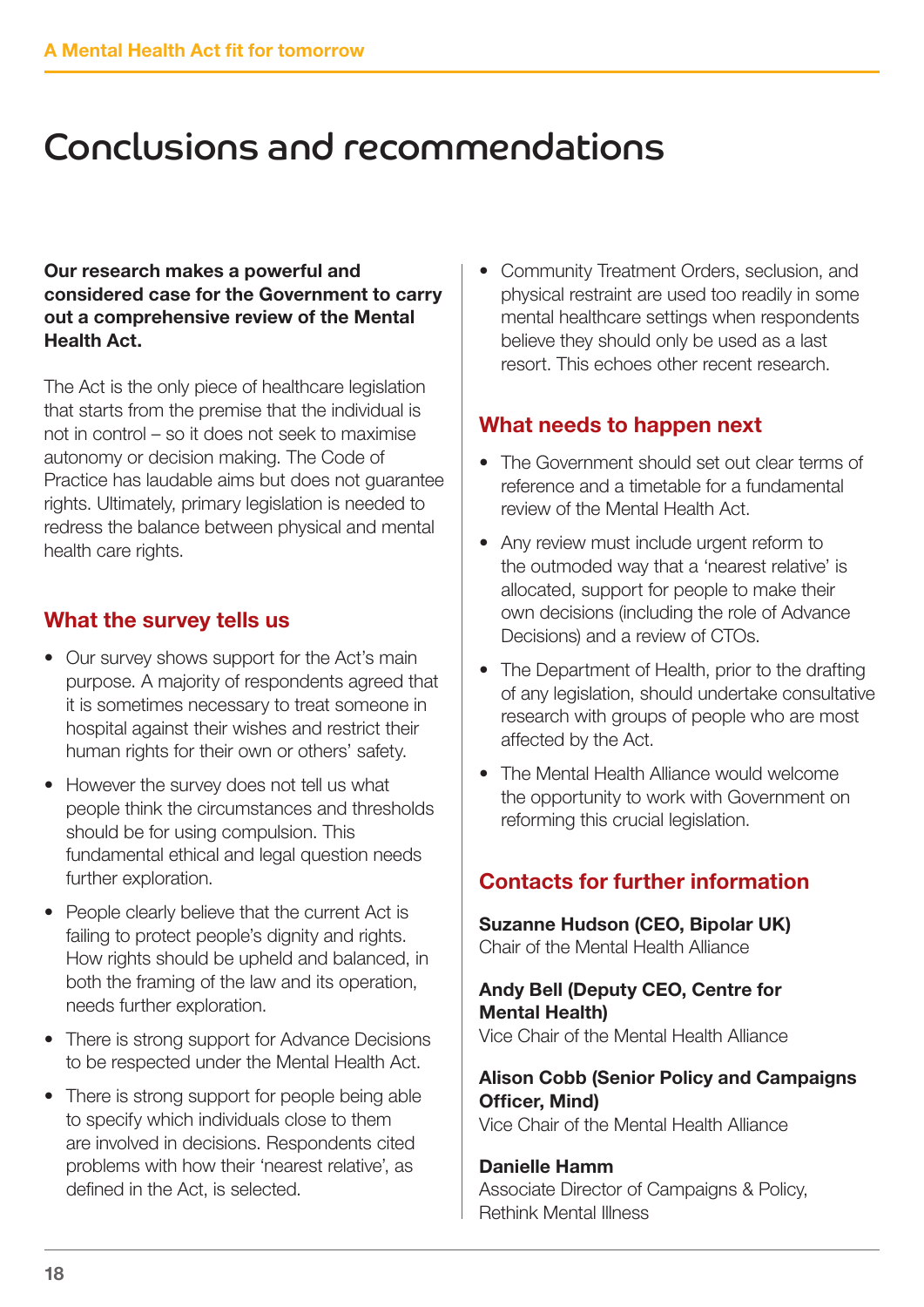# List of members

This report is supported by the majority of Alliance members.

African Caribbean Community Initiatives (ACCI) The Afiya Trust AWAAZ Manchester **BACP** Bipolar UK British Association of Social Workers British Institute of Human Rights British Medical Association British Psychological Society Carers UK Centre for Mental Health Church of England Archbishops Council The College of Occupational Therapists Confederation of Indian Organisations Disability Rights UK Diverse Cymru East Dorset Mental Health Carers Forum Enabling Assessment Service (London) Family Action General Medical Council (GMC) Gofal Hafal Homeless Link HUBB Mental Health User Group Jami Justice The King's Fund The Law Society Liberty Local Government Information Unit (DHN) Maan Somali Mental Health Sheffield Manchester Race and Health Forum McPin Foundation Mencap

Mental Health Foundation Mind Nacro National Autistic Society NHS Confederation Mental Health Network National BME Mental Health Network NUS - National Union of Students OCD Action **Pathway** Perceptions Forum Race on the Agenda (ROTA) Refugee Action Rethink Mental Illness Revolving Doors Agency Richmond Fellowship Royal College of GPs Royal College of Nursing Royal College of Psychiatrists **Samaritans SANE SignHealth** SIRI Behavioural Health Social Action for Health Social Perspective Network Southdown Housing Association Survivors Trust Together: Working for Wellbeing Turning Point UK Council for Psychotherapy UK Advisory Network (UKAN) United Response West Dorest Mental Health Forum Women at Wish Young Minds